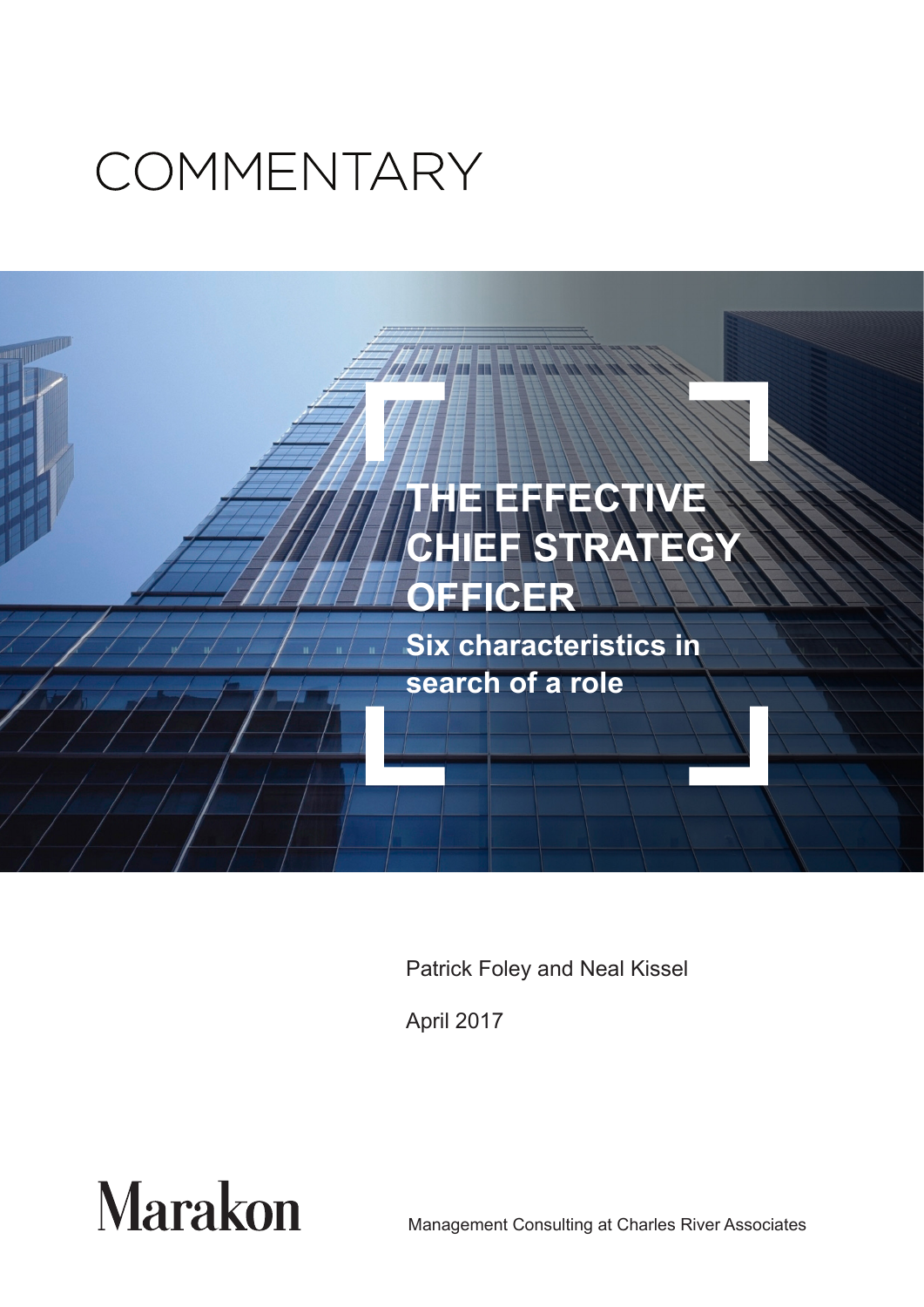# **INTRODUCTION**

It's an increasingly familiar job title, chief strategy officer, and almost as commonplace as CEO, CFO, CIO and CTO. While the title may be a new addition to the C-suite acronyms, the role is nothing new. In many organisations, the head of strategy or strategy director likely performs the same or a similar role. So what makes an effective CSO? How does a newly appointed CSO ensure they add maximum value, despite the often vague job description? Many strategy officers perform well in the role, whilst others never really understood the remit or (less often) didn't have the capabilities or behaviours to do it well.

That remit can vary considerably across companies, and is typically determined by the personality and needs of the CEO. In this article we discuss the six important aspects to help CSOs, strategy directors, chiefs of staff, etc., to be impactful in their role. The article will also help chief executives better understand who they want in the job, what their remit should be, and how to get the most out of them.

# **SIX DIMENSIONS**

A fundamental prerequisite for the success of the CSO is a clear remit from their CEO. With that remit, the CSO can focus their efforts to achieve maximum effectiveness.

In our work with clients, we observe six distinct dimensions of the CSO job. To be effective, the CSO must make trade-offs between these dimensions, based on their perceived remit. Attempting to undertake all six simultaneously is a recipe for failure. Equally, focusing on just one is unlikely to give the CEO the full support they need.

#### **1. The conductor**

**Managing the strategic agenda(s)** – This aspect of the role is about ensuring that senior executive strategy dialogues happen in the right way at the right time. In our experience, the most successful companies focus senior management efforts on an evolving strategic agenda of high value issues. Often, the CSO's role is to develop and maintain an agenda to ensure senior management focus on the strategic issues that will really "move the needle". As issues are addressed and strategic responses agreed and executed, the CSO updates and refreshes the company's strategic agenda to keep senior management focused on moving ahead with the most valuable issues. This can sound like a bureaucratic task, but in reality the CSO ensures that the senior management team remains sufficiently focused on the horizon and not just on the here-and-now; on strategy and not just on execution.

CSOs who perform well in the agenda management role do not adopt an administrative mind-set. Performing well in this role requires great skill in working between the CEO and his/her direct reports, as the strategic agenda is developed, and refined. Investing the time and energy required to understand deeply the value drivers of the company's businesses is a prerequisite for winning the respect of the leadership of those businesses. Without demonstrating a clear point of view on the agenda items, orchestrating the right dialogue at the right time is almost impossible, and the role of agenda manager will default to lower value added administration.

**Critical attributes:** Ability to manage up, down and across the organisation

#### **2. The fitness instructor**

**Standard setting, protecting and coaching** – Top performing organisations set and achieve high standards for strategy development and execution. This involves (1) a clear understanding of value drivers at all levels of the organisation (group, business units, customer segments, etc.) and (2) the ability to leverage that understanding to enable a strong fact-based and analytical approach to developing high value strategies. Companies that set and achieve these high standards build a set of capabilities that enable them to outperform less well equipped competitors. Such capabilities become a strategic asset in their own right. A key role of the CSO can therefore be to build this "strategic muscle" across the organisation, for example by assisting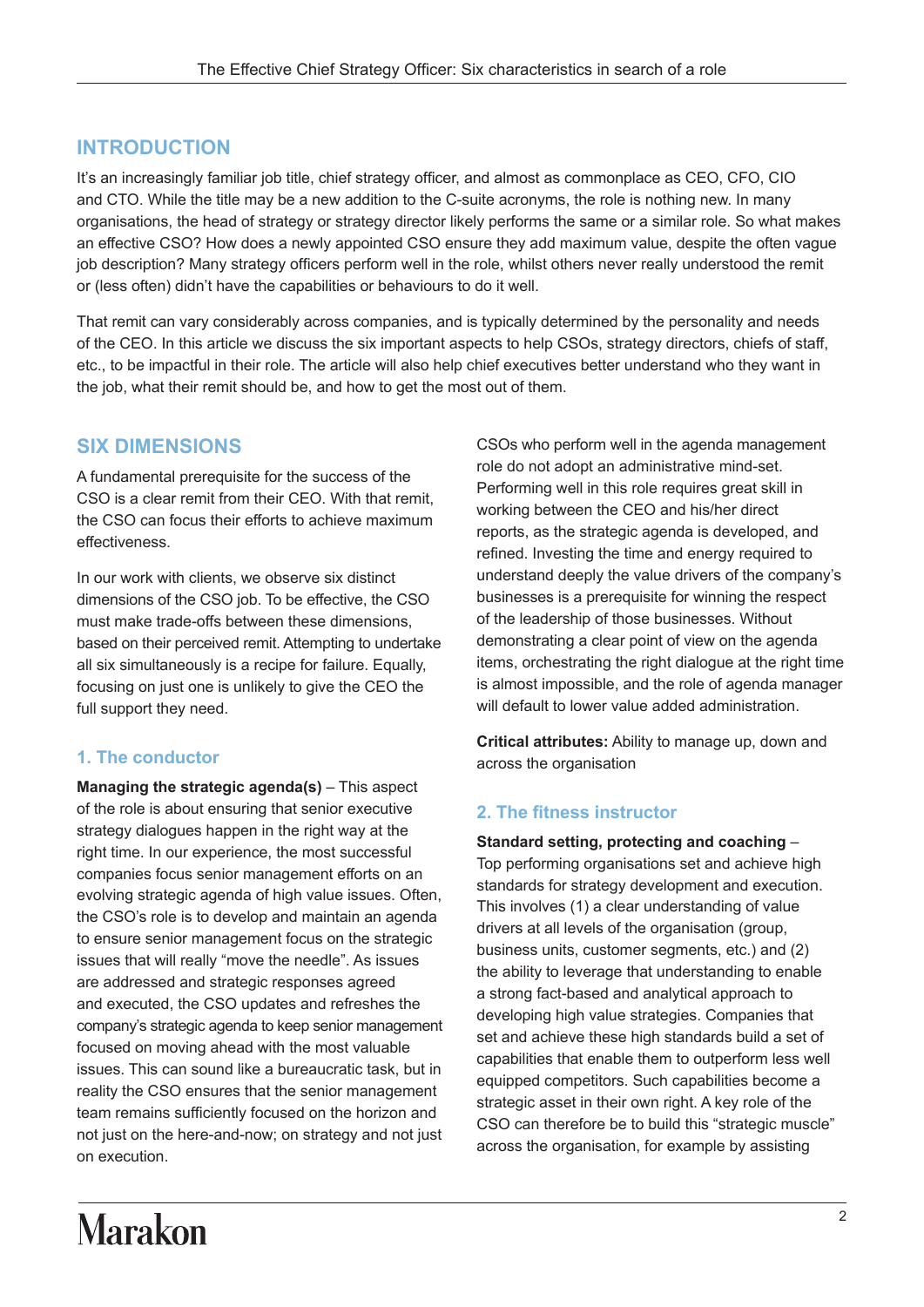business units to achieve high standards in the short term and develop their own capabilities to meet those standards in the long term.

Some of our clients have achieved this by enabling the CSO to build a "centre of excellence" strategy where high-potential internal and external recruits are hired to develop strategy before moving into one of the operating units. Others empower the CSO to act as a "shield" to ensure standards are met, by rejecting and sending lower standard materials back to the units with clear and specific feedback. This often leads to a series of learning loops as the organisation builds capability over time.

**Critical attributes:** High standards, ability to work well with others to help them understand what "good" looks like

## **3. The sounding board**

**Advising/Supporting** – CEOs can be centrally involved in shaping the answers to high value issues on the strategic agenda. Chief executives often feel the need for a "sounding board" for their ideas, someone independent and objective with whom they can brainstorm ideas and develop strategy. For some, a strategic sparring partner is crucial to develop the strategy, and think through the challenges and trade-offs associated with building alignment and executive support for new ideas that will affect those same executives. Sometimes a CSO in this role may act as a "cover" for the CEO, taking the lead in proposing a strategy change to the senior executive team. In the debate that may follow, the CEO can then position herself as neutral, and even reject a proposal without losing face if it doesn't win executive team support. This can be a challenging position for the CSO, having what is viewed by others as privileged access to the CEO, but also taking the flak when ideas are rejected. CSOs that are most effective in this role, work endlessly to help improve CEO effectiveness in all aspects of executing his/her role. They are often asked to deliver hard messages CEOs may not want to hear, or to hold up the mirror.

**Critical attributes**: Objectivity, independent thinking and disciplined discretion

#### **4. The communicator**

**Communicating** – If poorly communicated, even the best strategy will fail to achieve its goals and potentially starve the strategy of capital resources needed for effective execution, either because investors demand that past earnings be distributed rather than reinvested, or because the company can't raise new capital. Internally, poor communication can lead to insufficient understanding and buy-in from employees, resulting in shortcomings in execution. Many CSOs take on the task to develop or improve clarity and transparency in communicating strategy, for the investor proposition and, internally, in staff communications and to the Board. This typically involves working closely with investor relations and internal communications teams. CSOs who take on this role will need to dial in their skills which can be a challenging task if the CSO has also been involved in developing the strategy.

**Critical attributes:** Ability to take complex ideas and simplify them for broader consumption

## **5. The navigator**

**Horizon scanning** – One role for the CSO is to keep management focused on the horizon. The CSO can also help the CEO and senior management team understand what that horizon might look like. In today's environment of rapid technological change and the consequent risk of disruption in many business sectors, this task has become more important. Companies need to deliver in the present and prepare for a potentially different future. It can be too easy for the management team to become so focused on the former that they neglect the latter, especially because it can appear so intangible. As a result, the CSO has a difficult balancing act—helping the management team understand how the future might look whilst remaining sufficiently grounded and rigorous to make that future credible and realistic. Scenario exercises can be helpful in building understanding of potential industry change, but are only realistic if accompanied by a rigorous assessment of the impact on market economics and the company's competitive position for each possible outcome.

**Critical attributes:** Ability to frame the current situation, see the big picture and change course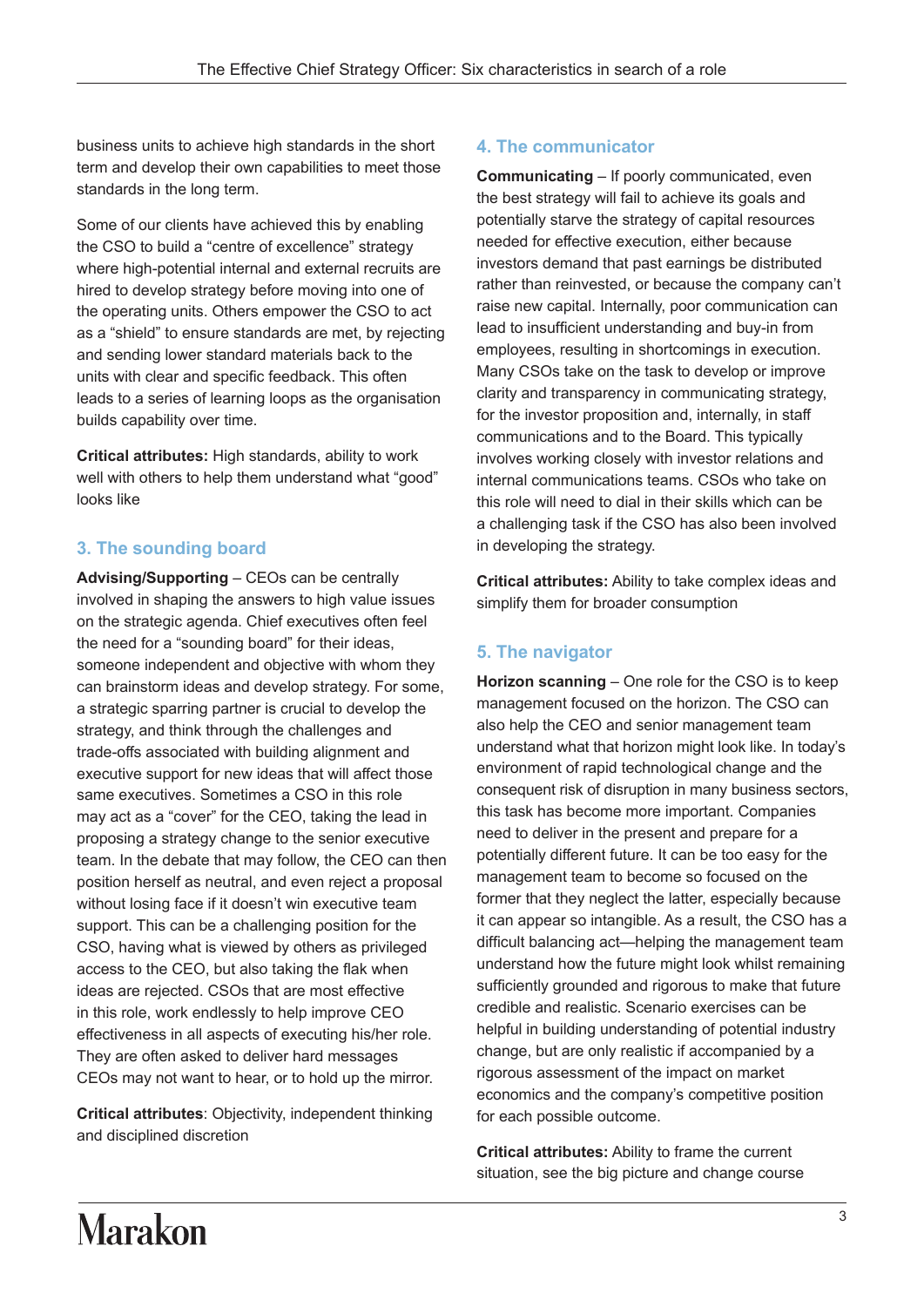#### **6. The troubleshooter**

**Troubleshooting/Project managing** – It is essential to ensure that key issues are not only surfaced, but actively framed and worked on. Many times the CSO will be called on to actively "fix" a problem or "lead" a project that is high up on the organisation's agenda. In these situations, CSOs need to demonstrate a different set of skills and tools as they will be directly accountable for ensuring a positive outcome. CSOs that take on this role will often need to lead teams, establish analytical methodology and techniques, and manage cross functional or business tensions.

**Critical attributes:** Ability to surface, frame and work on key issues

# **FOCUS DRIVES EFFECTIVENESS**

These six key dimensions all look like part of the typical CSO's job, and it's likely that all CSOs do these six things to a greater or lesser extent. Choosing to prioritise some dimensions over others, the job can look different yet be effective in different ways (see chart). Two common combinations include:

- **The strategy adviser.** Focused on advising, horizon scanning and coaching. This CSO is heavily involved in strategy formulation, both at the centre of and in businesses.
- **The strategy manager.** Focused on managing the strategy agenda, communicating, setting standards and troubleshooting. This CSO is principally focused on setting standards, facilitating strategy formulation, and socialising the results. They are more likely to be called upon to fix problems than the strategy adviser.

These two different takes on the CSO's job, with little overlap in job content, can be extremely effective in the right business and with the right CEO. Yet conversely, the CSO can be ineffective if he/she is out of step with the business requirements and what the CEO needs.

#### **The six dimensions of the Chief Strategy Officer role**



#### **The utility player**

Different times may also call for a changed focus. A company facing major strategic challenges at the group level (e.g., what businesses to be in or whether to make a major acquisition) might require a strategy adviser CSO to assist the CEO in devising the best response for the group. A few years later, that same company might be more focused on ensuring its current businesses maximise value, in which case, a CSO more in the mould of what we call a strategy manager, might be most effective.

#### **CONCLUSION**

The key elements of the CSO role require a clear remit, which can then allow a tailored focus on the necessary dimensions to deliver against that remit. For the CEO, clarity on what dimensions are important will (a) inform the selection process and (b) ensure the CSO is focused on the right things. For the chosen CSO, this will enable them to be effective in the role that may require the occasional change in tack.

# **Marakon**